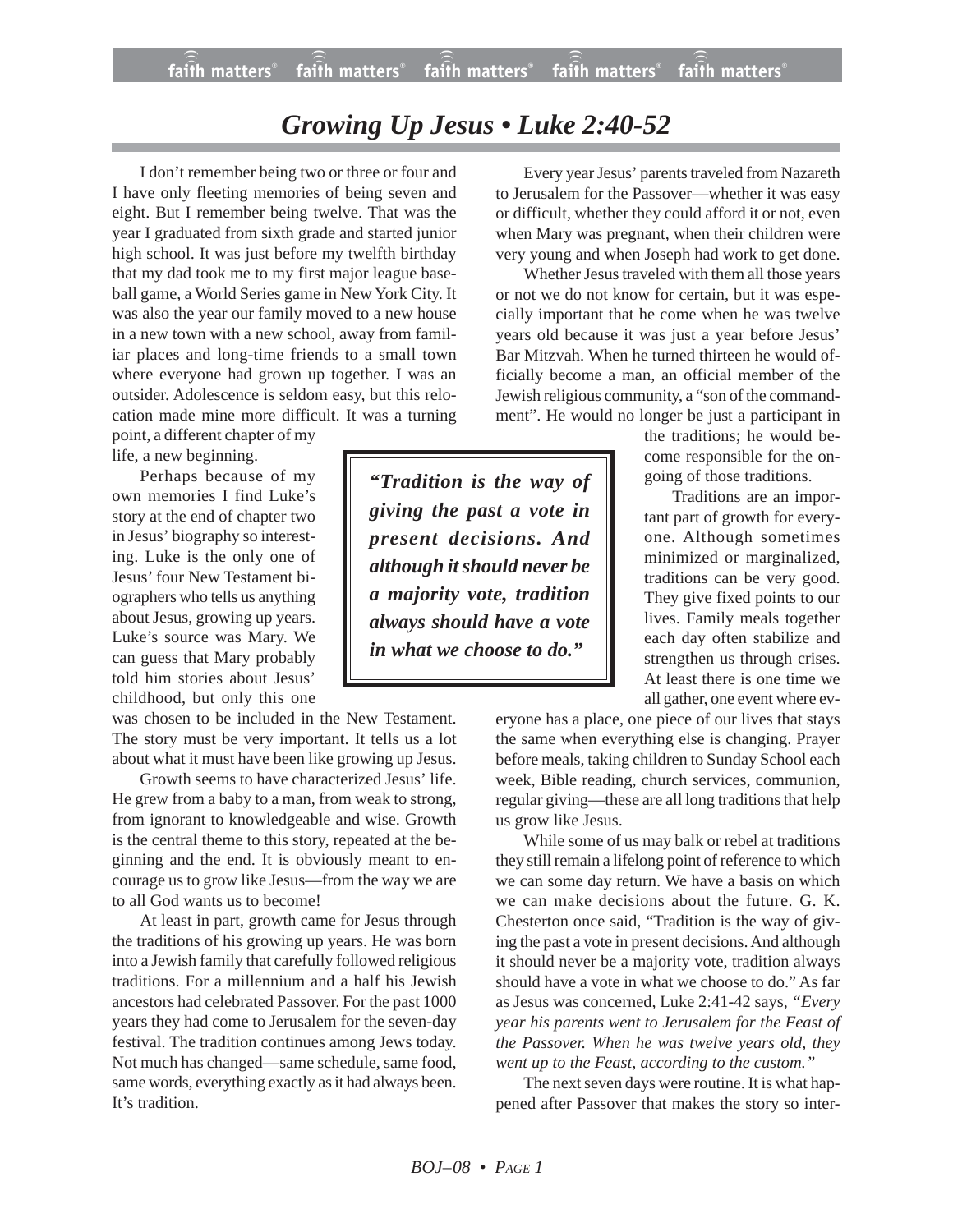esting. They forgot Jesus! Mary and Joseph left without him. They were more than a day's journey outside Jerusalem before they realized he was missing.

Anyone who has ever lost a child knows the feeling of panic that brings—the fear, the blaming, the crying, thinking the worst. That's what Mary and Joseph felt. But imagine how much worse it must have been for them, too. They not only lost their child, they had lost God's Son! Here God had entrusted them with his Son. It was as if they had betrayed the greatest trust that could possibly be given to anyone. But such things happen, even to the best of parents.

I heard a story from a church in Michigan where the parents and grandparents each thought the other was picking up the baby from the nursery after a Sunday evening program. A custodian arrived on Monday morning to be greeted by a baby standing in his crib with a big smile on his face.

In those first century days, extended families traveled together in caravans because the highways were dangerous places with bandits. Because women with younger children traveled more slowly they would often leave first and then the men would leave with older children a few hours later. They would all catch up around the evening campfire when the family would reunite. Mary must have thought Jesus was with Joseph and Joseph thought he was with Mary. They searched and realized he was not with the caravan party, but it was dark by then and too dangerous for just the two of them to go back to Jerusalem at night.

After an agonizing night of worrying and praying, at the break of dawn they set out for Jerusalem. But it took them another day to get back to Jerusalem and by the time they got there it was dark again and too difficult to search for him in the city at night. It wasn't until the next morning, by then the third day, that they were finally able to find Jesus. Twelveyear-old Jesus was hanging out in the temple courtyard talking with the leading religious teachers of Judaism.

Mary spoke for the family in words similar to tens of millions of parents before and after. Her emotions were mixed with anger and relief as she said, *"Son, why have you treated us like this? Your father and I have been anxiously searching for you."*

Mary made the common mistake of so many parents of adolescents in every generation. She assumed Jesus' behavior was mostly about her. It wasn't. You see, adolescence is when relationships change. Parents are no longer the central focus in a child's life. Jesus did not deliberately mistreat his parents. To the contrary, it appears he never thought about them at all. For three days he never noticed that they were gone. Perhaps now Joseph and Mary really understood. Being lost for three days wasn't what most mattered. Their son was becoming a man. They were less important. He had grown up!

Please don't misunderstand what Jesus had been doing. A less than careful reading of Luke 2 might give the impression that all the religious teachers were sitting in a circle around Jesus while the twelveyear-old taught them everything they needed to know. Not at all! Jesus was listening and learning and asking questions. Luke 2:46 tells us, *"After three days they found him in the temple courts, sitting among the teachers, listening to them and asking them questions."*

At twelve years old it was already evident what Jesus would be like. First, he was others-centered. Some people center everything on themselves. Teddy Roosevelt was said to be 'the bride at every wedding and the corpse at every funeral" he attended. In other words, he made everything about himself. Jesus was not this way. He was consistently focused on others, interested in them, concerned for them. He was always about the other person.

Jesus was also a continual learner. He was asking questions when he was twelve and he was still asking questions when he was in his thirties. His interest in others and asking them questions led them to be interested in him and ask him questions. They were amazed by his understanding and answers.

You can always tell more about a person by the questions that person asks than by the answers they give. Jesus' example is powerful! Be an inquirer. Ask questions more than you give answers. Listen. Learn. Grow.

There is an interesting story about Harry Truman visiting Oliver Wendall Homes, Jr., who was in his 90s and near death. The younger Truman walked into the room and was amazed to see Holmes reading Plate's Republic. He said, "Mr. Justice, at your age, why are you reading Plato?" Justice Holmes replied, "I may be old but I haven't stopped learning."

Growth through learning is not the same as growth through realization. Learning is more of a step-by-step process, the steady flow of a stream.